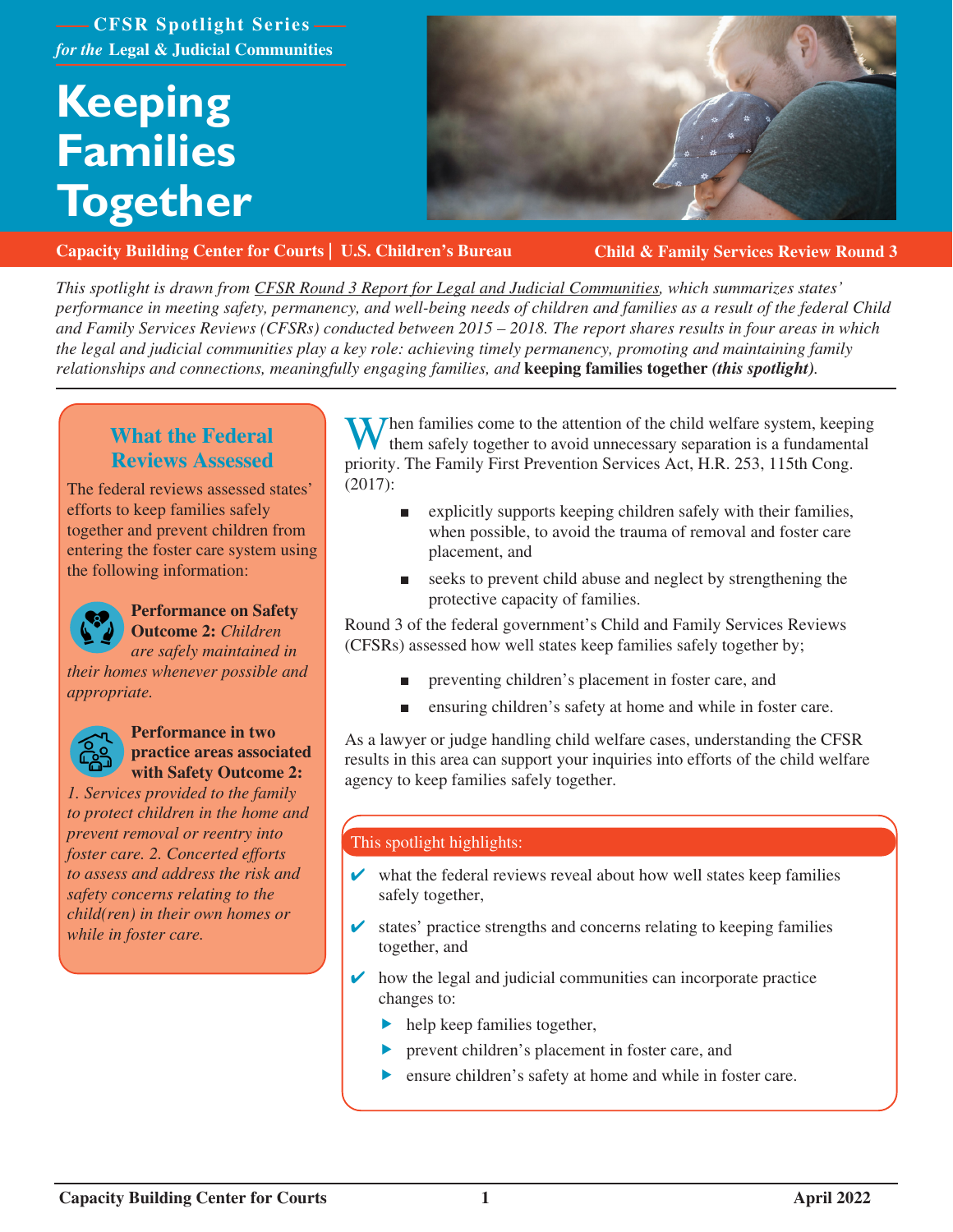### What the Federal Reviews Tell Us

### **No state achieved substantial conformity with Safety Outcome**

**2.** The CFSRs examined states' child welfare system performance on Safety Outcome 2: Children are safely maintained in their homes whenever possible and appropriate.

- $\triangleright$  Across the 50 states and the District of Columbia, 55% of 4,067 cases substantially achieved this outcome.
- $\triangleright$  States' performance on the two practice areas associated with Safety Outcome 2 (percentage of strength ratings):

### **States' strength ratings on 2 practice areas associated with Safety Outcome 2**



- 1. Services to Family to Protect Child(ren) in the Home and Prevent Removal or Reentry into Foster Care (65%)
- 2. Risk and Safety Assessment and Management (56%)

## What some states are doing well What some states need to improve

Reentry into Foster Care

- $\triangleright$  Courts are thoroughly reviewing the appropriateness of services agencies provide families to prevent child(ren)'s entry or reentry into foster care.
- Services are being provided in the home, which sometimes added another source of *safety* monitoring.

- $\blacktriangleright$  Agencies and courts need to consider appropriate *safety*-related services to prevent children from entering foster care.
- $\blacktriangleright$  Safety services need to be provided timely.
- $\triangleright$  Concerted efforts must be made to engage parents in services, facilitate access to services, and assess progress.

### How to Get Involved

### ✔ **Learn more.**

Read the [full CFSR report for judicial and legal communities](https://www.cfsrportal.acf.hhs.gov/announcements/cfsr-round-3-report-legal-and-judicial-communities). How is your state and jurisdiction doing? What reforms are needed? What are other jurisdictions doing to address areas in need of improvement?

Visit the [Children's Bureau's](https://www.acf.hhs.gov/cb/monitoring/child-family-services-reviews/round3) and the [Capacity Building Center for Courts'](https://capacity.childwelfare.gov/courts/focus-areas/cfsrs/) websites for information on the Child and Family Services Reviews.



### ✔ **Join or initiate systems change.**

Join collaborative systems reform work between courts, attorneys, and child welfare agencies already happening in your jurisdiction. Take the initiative to create and lead systems change. For example:

 $\blacktriangleright$  Help your state develop Title IV-E prevention plans by sharing your experiences working with families. Help states implement these plans by ensuring reasonable efforts have been made to prevent removal, including providing evidence-based supportive services.